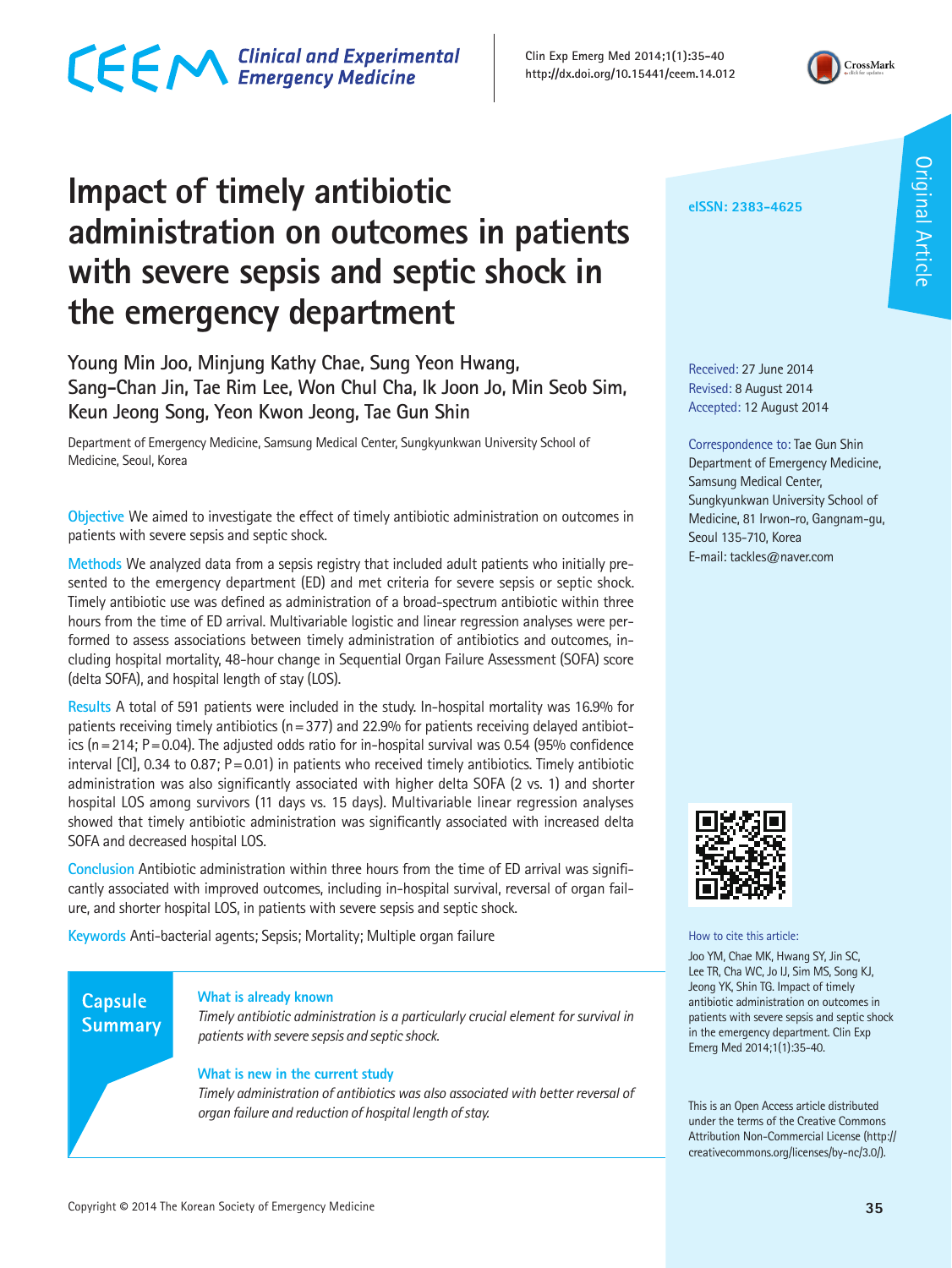# CEEM

#### **INTRODUCTION**

Severe sepsis and septic shock are severe illnesses caused by infection that can lead to death through progression of systemic inflammatory response syndrome and multiple organ failure.<sup>1,2</sup> Mortality rates are reported to range from 20% to 50%, and with the recent steady rise in incidence rates, there is increasing emphasis on early and active treatment of sepsis.<sup>3-5</sup>

Proper treatment of the infection source is vital for effective and prompt treatment of patients with severe sepsis and septic shock. Early antibiotic treatment is a particularly crucial element.<sup>6</sup> In patients with septic shock, a delay in antibiotic administration from the time when hypotension first appears is significantly associated with increased mortality rates, and similar results have been reported in patients with severe sepsis.<sup>7-9</sup> Based on existing observational studies, the 2012 Surviving Sepsis Campaign (SSC) guidelines recommend antibiotic administration within one hour of diagnosis of sepsis or prompt antibiotic administration within 3 hours for patients in the emergency department (ED).<sup>10</sup>

This study explored the differences in prognosis based on early administration of antibiotics as recommended by the SSC guidelines in ED patients with severe sepsis and septic shock. We investigated the effect of early antibiotic administration on outcomes by assessing in-hospital mortality, hospital length of stay (LOS), and recovery from organ failure.

#### **METHODS**

Using a retrospective cohort study design, we analyzed data from a sepsis registry comprised of patients who presented to the ED of Samsung Medical Center, an urban tertiary teaching hospital with 70,000 visits per year. The Institutional Review Board approved this study, and informed consent was waived because the study was retrospective and no intervention was required.

#### **Patient inclusion criteria**

The subjects of this study were patients over 18 years of age with severe sepsis who had initial blood lactate concentrations of over 4 mmol/L and septic shock diagnosed at the time of ED arrival between August 2008 and March 2012. We excluded patients with terminal malignancies or a previously signed "Do Not Attempt Resuscitation (DNAR)" order, as well as patients who refused early goal-directed therapy.

#### **Definitions**

Sepsis was defined as suspected or confirmed infection in the presence of two or more systemic inflammatory response syndrome criteria. The systemic inflammatory response syndrome is defined by two or more of the following conditions: (1) body temperature greater than 38°C or less than 36°C; (2) heart rate greater than 90 beats per minute; (3) respiratory rate greater than 20 breaths per minute or PaCO2 of less than 32 mmHg; and (4) white blood cell count greater than 12,000/mm<sup>3</sup>, less than 4,000/mm<sup>3</sup>, or the presence of more than 10% immature neutrophils ("bands").<sup>1</sup> Severe sepsis was defined as sepsis associated with acute organ dysfunction. Septic shock was defined as sepsis that presented with hypotension (systolic blood pressure <90 mmHg, mean arterial pressure  $[MAP] < 60$  mmHg, or a reduction in systolic blood pressure of >40 mmHg from baseline) despite adequate fluid resuscitation, in the absence of other causes for hypotension.<sup>2</sup>

Early antibiotic use was defined as administration of a broadspectrum antibiotic within three hours from the time of ED arriv $al^{11}$  All patients were classified into either the early administration group or delayed administration group for comparison.

#### **Data collection**

We analyzed the sepsis registry, which had been prospectively collected since August of 2008, for relevant patients presenting to the ED.12 During the study period, we recommended and monitored delivery of the resuscitation bundle for patients with severe sepsis or septic shock based on the protocol by Rivers et al.<sup>13</sup> and the 2008 SSC quidelines.<sup>11</sup>

For intergroup comparisons, data included detailed patient characteristics, comorbidities, vital signs, sites of infection, hemodynamic indices, laboratory data, use of vasopressors, and use of mechanical ventilation. Data about achievements of early resuscitation targets were also recorded, including MAP  $\geq$  65 mmHg, central venous pressure (CVP)  $\geq$  8 mmHg, and central venous oxygen saturation (ScvO<sub>2</sub>)  $\geq$  70%. We assessed the achievement of resuscitation targets in six hours from the time zero, which was defined as when either hypotension or hyperlactatemia greater than 4 mmol/L was reported. If central line insertion followed by measurement of ScvO<sub>2</sub> was not performed, the targets of CVP and ScvO<sub>2</sub> were considered as not achieved. Acute Physiology and Chronic Health Evaluation (APACHE) II scores were examined for assessment of severity,<sup>14</sup> and Sequential Organ Failure Assessment (SOFA) scores were examined at the time of diagnosis and 48 hours later for assessment of organ dysfunction.<sup>15,16</sup>

#### **Outcome measures**

In-hospital mortality was the primary endpoint, and the secondary endpoints were 48-hour change in SOFA score, which reflected recovery from organ failure (delta SOFA=SOFA at ED recognition - SOFA after 48 hours); hospital LOS; intensive care unit (ICU)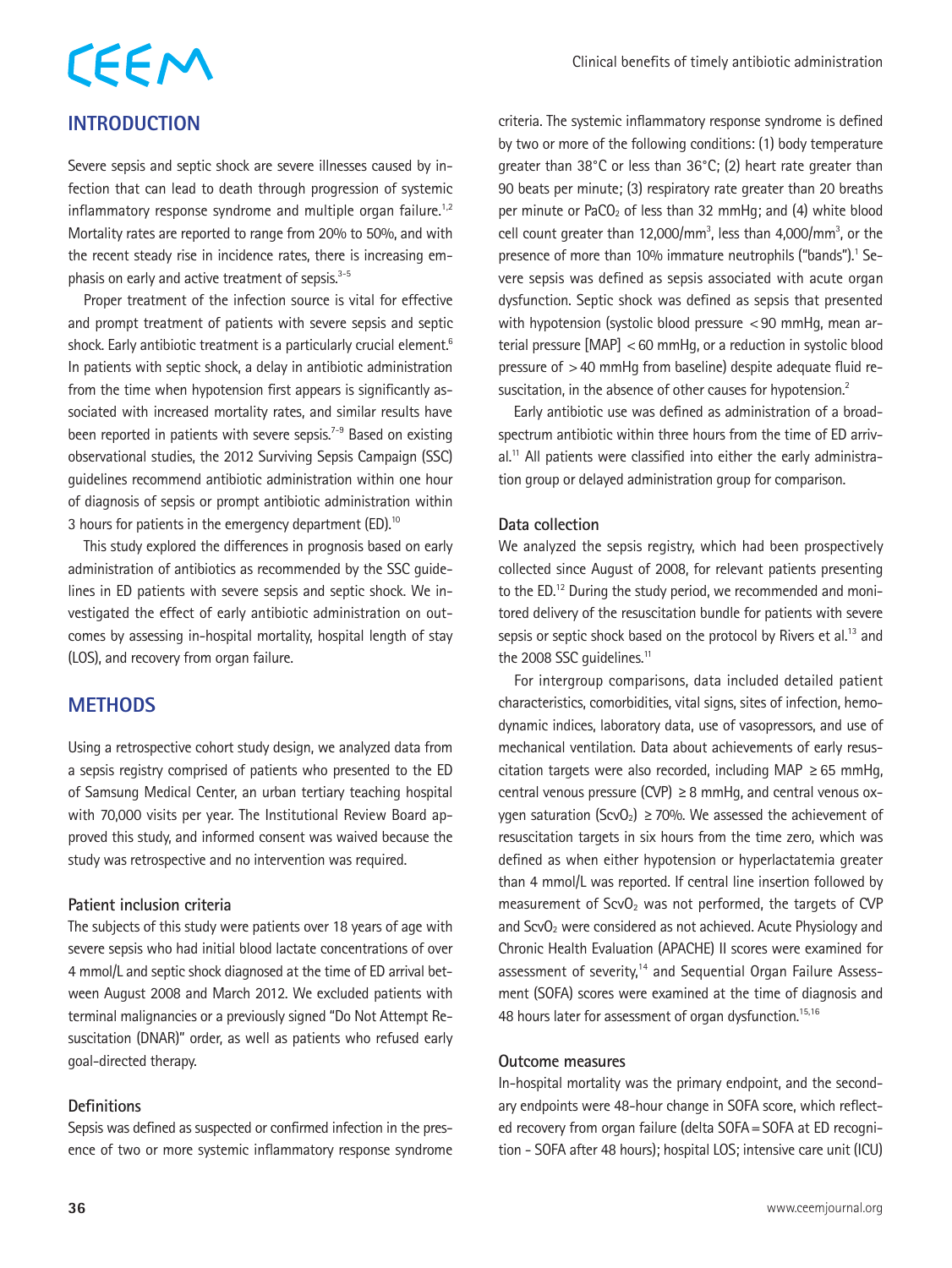admission rate; and length of ICU stay.15

#### **Statistical analysis**

Continuous variables were presented as the median and interquartile range (IQR), and the Wilcoxon rank sum test was used for comparisons. Categorical variables were compared using the chi-squared test. For analysis of the association with the in-hospital mortality rate, potential confounding variables were introduced in a backward stepwise logistic regression model (variable exit threshold set at  $P > 0.05$ ) including demographic factors (age, comorbidities, sites of infection), severity factors (APACHE II score, initial blood lactate concentration), and treatment factors (achievement of early resuscitation targets). The Hosmer-Lemeshow test was used to check the goodness of fit of the logistic regression. Correlation analyses were performed to evaluate the impacts of early antibiotic administration on delta SOFA and hospital LOS of survivors through multivariable linear regression

#### **Table 1.** Comparison of baseline patient characteristics

### CEEM

analysis with backward stepwise procedures as above. Hospital LOS was analyzed after log transformation to achieve normality for linear regression analysis. A P-value less than 0.05 was considered significant. STATA ver. 11.0 (STATA Co., College Station, TX, USA) was used for statistical analysis.

#### **RESULTS**

#### **Baseline characteristics**

Among a total of 738 patients with severe sepsis and septic shock, 591 patients were analyzed (Table 1). The excluded patients included 116 terminal cancer patients, 27 DNAR patients, and 4 patients who rejected early goal-directed therapy. Median age for the overall cohort was 66 years (IQR, 55 to 73 years) and there were 330 men (55.8%). The in-hospital mortality rate for all patients was 18.6%. The number of patients who received early antibiotic administration was 377 patients (63.8%), and

| Variable                              | All patients $(n = 591)$ | Early group $(n=377)$ | Delayed group $(n = 214)$ | P-value |
|---------------------------------------|--------------------------|-----------------------|---------------------------|---------|
| Age (yr)                              | 66 (55-73)               | $65(55-73)$           | $67(57-73)$               | 0.46    |
| Gender (male)                         | 330 (55.8)               | 214 (56.8)            | 116 (54.2)                | 0.55    |
| Comorbidities                         |                          |                       |                           |         |
| Hypertension                          | 193 (32.7)               | 126 (33.4)            | 67 (31.3)                 | 0.60    |
| <b>Diabetes</b>                       | 132 (22.3)               | 73 (19.4)             | 59 (27.6)                 | 0.02    |
| Cardiovascular disease                | 65 (11.0)                | 45 (11.9)             | 20(9.4)                   | 0.33    |
| Chronic lung disease                  | 35(5.9)                  | 25(6.6)               | 10(4.7)                   | 0.33    |
| Chronic renal disease                 | 27(4.6)                  | 15(4.0)               | 12(5.6)                   | 0.36    |
| Chronic hepatic disease               | 60 (10.2)                | 35(9.3)               | 25(11.7)                  | 0.35    |
| Malignancy                            | 339 (57.4)               | 221 (58.6)            | 118(55.1)                 | 0.41    |
| Neutropenia                           | 100 (16.9)               | 75 (19.9)             | 25(11.7)                  | 0.10    |
| Suspected infection site              |                          |                       |                           | 0.54    |
| Intra-abdominal infection             | 229 (38.8)               | 138 (36.6)            | 91(42.5)                  | 0.16    |
| Pneumonia                             | 166 (28.1)               | 108(28.7)             | 58(27.1)                  | 0.69    |
| Urinary tract infection               | 94 (15.9)                | 63 (16.7)             | 31(14.5)                  | 0.48    |
| <b>Others</b>                         | 102 (17.3)               | 68 (18.0)             | 34 (15.9)                 | 0.51    |
| Initial vital signs                   |                          |                       |                           |         |
| MAP (mmHg)                            | 71 (60-84)               | 71 (58-83)            | 71 (62-86)                | 0.19    |
| Heart rate (/min)                     | 114 (97-132)             | 114 (98-133)          | 114 (95-130)              | 0.37    |
| Respiratory rate (/min)               | $20(20-24)$              | $20(20-24)$           | $20(20-24)$               | 0.64    |
| Body temperature (°C)                 | 38.0 (36.8-38.9)         | 38.2 (37.0-39.0)      | 37.2 (36.6-38.6)          | < 0.01  |
| Positive blood culture                | 233 (39.4)               | 151(40.1)             | 82 (38.3)                 | 0.68    |
| Initial presentation with hypotension | 247 (41.8)               | 181 (48.0)            | 66 (30.8)                 | < 0.01  |
| Initial serum lactate (mmol/L)        | $4.8(4.1 - 6.4)$         | $4.8(3.9-6.4)$        | $5.0(4.2-6.2)$            | 0.27    |
| <b>APACHE II score</b>                | $15(10-19)$              | $15(11-20)$           | $14(10-18)$               | 0.03    |
| Use of vasopressors within 24 hr      | 364 (61.6)               | 244 (64.7)            | 120(56.1)                 | 0.04    |
| Mechanical ventilation                | 78 (13.2)                | 47 (12.5)             | 31 (14.5)                 | 0.49    |
| Targets of initial resuscitation      |                          |                       |                           |         |
| $CVP \geq 8$ mmHq achieved            | 301 (50.9)               | 206 (54.6)            | 95 (44.4)                 | 0.02    |
| $MAP \geq 65$ mmHg achieved           | 582 (98.5)               | 372 (98.7)            | 210 (98.1)                | 0.60    |
| $ScvO2 \ge 70%$ achieved              | 296 (50.1)               | 206 (54.6)            | 90(42.1)                  | < 0.01  |

Values are presented as median (interquartile range) or number (%).

APACHE, Acute Physiology and Chronic Health Evaluation; CVP, central venous pressure; MAP, mean arterial pressure; ScvO<sub>2</sub>, central venous oxygen saturation.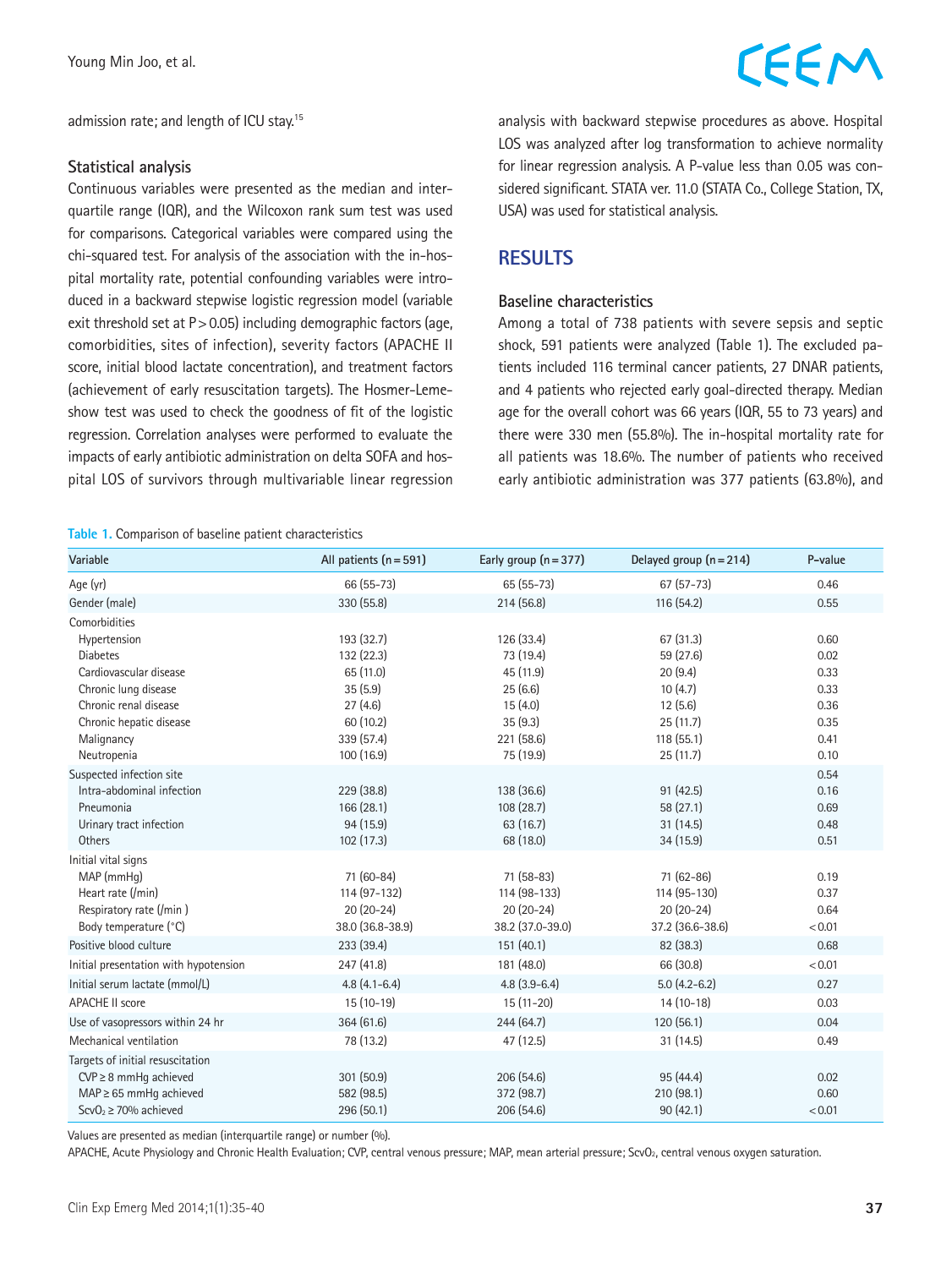## EEM

**Table 2.** Comparison of outcomes including in-hospital mortality, delta SOFA, and length of hospital stay

| Variable              | All patients<br>$(n = 591)$ | Early group<br>$(n=377)$ | Delayed group<br>$(n = 214)$ | P-value |
|-----------------------|-----------------------------|--------------------------|------------------------------|---------|
| In-hospital mortality | 110 (18.6)                  | 61(16.2)                 | 49 (22.9)                    | 0.04    |
| SOFA score            |                             |                          |                              |         |
| <b>Baseline</b>       | $7(4-9)$                    | $7(4-10)$                | $6.5(3-9)$                   | 0.01    |
| 48 hours              | $4(2-7)$                    | $4(2-7)$                 | $4(1-8)$                     | 0.61    |
| Delta SOFA            | $2(0-4)$                    | $2(0-5)$                 | $1(-1)$ to 3)                | < 0.01  |
| In-hospital LOS (day) |                             |                          |                              |         |
| All patients          | $12(7-22)$                  | $11(7-21)$               | 14.5 (8-24)                  | < 0.01  |
| Survivors only        | $12(8-22)$                  | $11(8-22)$               | $15(9-23)$                   | < 0.01  |
| ICU admission         | 303(51.3)                   | 190 (50.4)               | 113 (52.8)                   | 0.57    |
| LOS in ICU (day)      | $3(2-7)$                    | $3(2-6)$                 | $3(2-8)$                     | 0.12    |

Values are presented as number (%) or median (interquartile range).

SOFA, Sequential Organ Failure Assessment; LOS, length of stay; ICU, intensive care unit.

214 patients (36.2%) had delayed administration. Median time to antibiotic use was 1.9 hours (IQR, 1.4 to 2.4 hours) in the early administration group and 4.4 hours (IQR, 3.5 to 6.8 hours) in the delayed administration group. In the delayed administration group, diabetes was more frequent, and initial body temperature and APACHE II score were significantly lower. In the early administration group, initial presentation with hypotension, use of vasopressors, and achievement of early resuscitation targets (CVP and ScvO<sub>2</sub>) were more frequent.

#### **Comparison of outcomes**

The in-hospital mortality rate was 16.2% for the early administration group and 22.9% for the delayed administration group, with a significant difference  $(P=0.04)$  (Table 2). The early administration group had a significantly higher SOFA score at the time of diagnosis, but there was no significant difference in SOFA scores after 48 hours. Delta SOFA turned out to be significantly higher in the early administration group ( $P < 0.01$ ). Length of hospital stay was significantly shorter in patients with early administration group for both the entire cohort and the surviving patient group (P<0.01). ICU admission rates and ICU LOS were not significantly different between groups.

#### **Multivariable logistic regression analysis for in-hospital mortality**

In multivariable logistic regression analysis adjusted for confounding factors, early administration of antibiotics was independently associated with reduction of the in-hospital mortality rate (adjusted odds ratio [OR], 0.54; 95% confidence interval [CI], 0.34 to  $0.87$ ; P = 0.01) (Table 3).

**Table 3.** Multivariable logistic regression analysis to identify independent predictors of in-hospital mortality

| Variable                       | <b>Adjusted OR</b> | 95% CI        | P-value |
|--------------------------------|--------------------|---------------|---------|
| Timely antibiotic use          | 0.54               | $0.34 - 0.87$ | 0.01    |
| <b>APACHE II score</b>         | 1.06               | $1.03 - 1.10$ | < 0.01  |
| Infection focus                |                    |               |         |
| Abdomen                        | Reference          |               |         |
| Pneumonia                      | 2.31               | 1.34-3.94     | < 0.01  |
| Urinary tract infection        | 0.19               | $0.52 - 0.66$ | < 0.01  |
| Others                         | 1.76               | $0.93 - 3.33$ | 0.08    |
| Initial serum lactate (mmol/L) | 1.20               | $1.03 - 1.10$ | < 0.01  |

Hosmer-Lemeshow goodness-of-fit test, P = 0.83.

OR, odds ratio; CI, confidence interval; APACHE, Acute Physiology and Chronic Health Evaluation.

| Table 4. Multivariable linear regression analysis for the delta SOFA and |  |
|--------------------------------------------------------------------------|--|
| in-hospital length of stay                                               |  |

| Variable                                   | Regression<br>coefficient | Standard<br>error | P-value |
|--------------------------------------------|---------------------------|-------------------|---------|
| Analysis for the delta SOFA                |                           |                   |         |
| Timely antibiotic use                      | 0.73                      | 0.36              | 0.04    |
| <b>APACHE II score</b>                     | 0.06                      | 0.02              | < 0.01  |
| Initial serum lactate                      | $-0.29$                   | 0.06              | < 0.01  |
| $ScvO2 > 70%$ achieved                     | 1.20                      | 0.35              | < 0.01  |
| Analysis for in-hospital LOS <sup>a)</sup> |                           |                   |         |
| Timely antibiotic use                      | $-0.28$                   | 0.08              | < 0.01  |
| <b>APACHE II score</b>                     | 0.01                      | 0.01              | 0.06    |
| Chronic renal disease                      | 0.36                      | 0.18              | 0.05    |
| Chronic hepatic disease                    | 0.39                      | 0.13              | < 0.01  |
| Malignancy                                 | 0.22                      | 0.08              | 0.01    |
| $CVP \geq 8$ mmHq achieved                 | 0.19                      | 0.08              | 0.02    |

SOFA, Sequential Organ Failure Assessment; APACHE, Acute Physiology and Chronic Health Evaluation; ScvO<sub>2</sub>, central venous oxygen saturation; LOS, length of stay; CVP, central venous pressure.

a)The In-hospital LOS values were log transformed in order to obtain a normal distribution.

#### **Multivariable linear regression analysis for delta SOFA and in-hospital LOS**

In multivariable linear regression analysis on delta SOFA, early administration of antibiotics was significantly associated with an increase in the delta SOFA, which is evidence that early administration of antibiotics is related to recovery from organ failure (coefficient, 0.73; standard error, 0.36; P=0.04) (Table 4). Delayed administration was significantly associated with prolongation of length of hospitalization, whereas early administration reduced the length of hospitalization by 28% compared with delayed administration.

#### **DISCUSSION**

This study analyzed the effect of timely administration of a broadspectrum antibiotics to patients with severe sepsis and septic shock,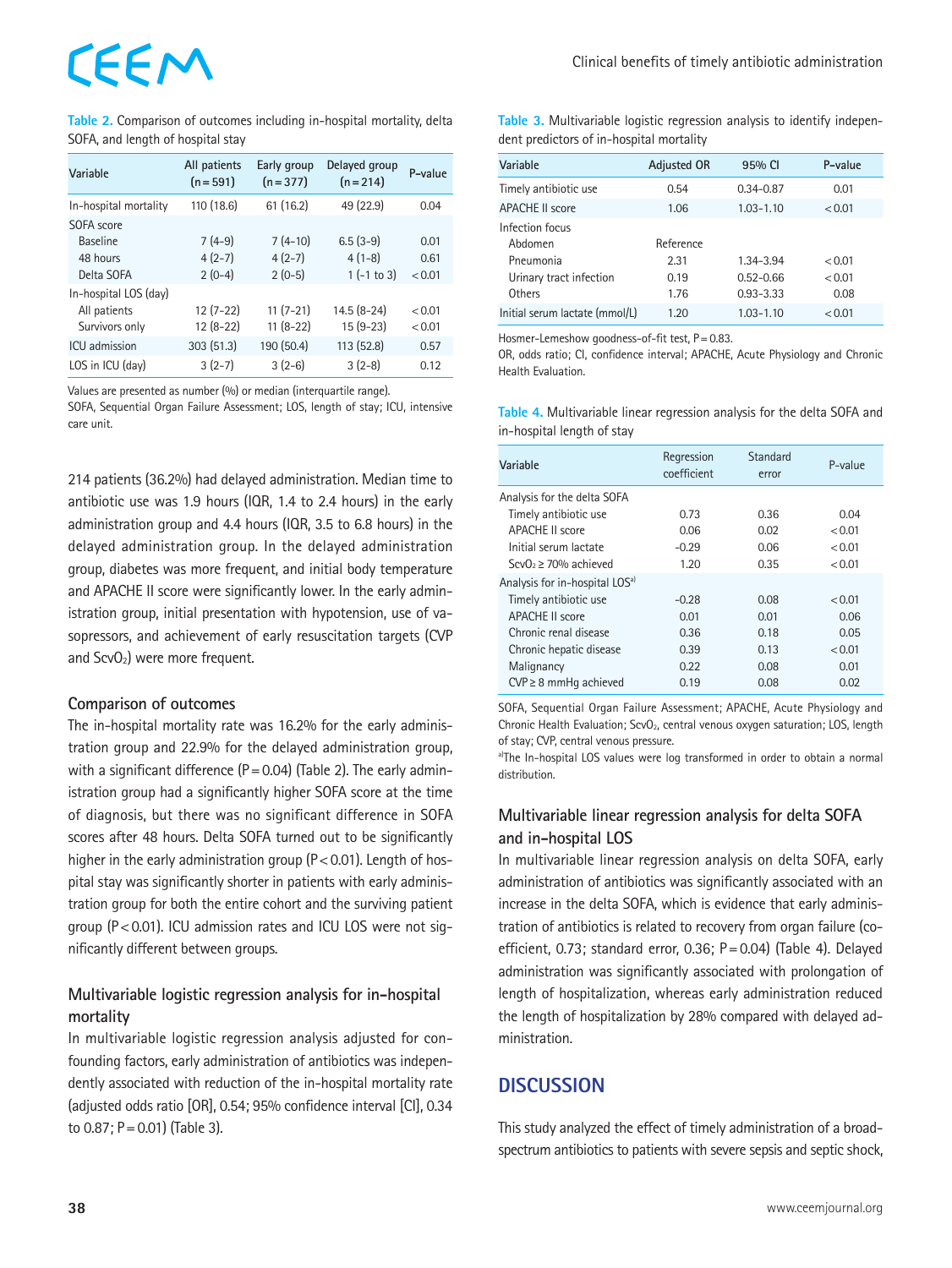### CEEM

as recommended by the 2012 SSC guidelines, on prognostic factors, including in-hospital mortality rate, level of recovery from organ failure, and the length of hospitalization. In this study, early administration of antibiotics was significantly associated with survival to hospital discharge and also had significant associations with reduction of 48-hour SOFA scores and reduced hospital LOS.

The correlation between timely administration of antibiotics and mortality rates among infected patients has been previously studied in community-dwelling patients with pneumonia, and McGarvey and Harper<sup>17</sup> reported that for community-dwelling patients with pneumonia, administration of antibiotics within 4 hours was significantly associated with a reduction in the mortality rate. Kumar et al.<sup>8</sup> reported that in cases of septic shock, every one-hour delay in antibiotic administration from the time when low blood pressure was first apparent significantly increased mortality rates (adjusted OR, 1.119 [per hour delay]; 95% CI, 1.103 to 1.136). Most recently, Ferrer et al. $6$  reported in a retrospective study on patients with severe sepsis and septic shock in 165 ICUs that the time of antibiotic administration had a quantitative relationship with mortality rate. The results of our study correspond with observational studies that have reported a relationship between the timing of antibiotic administration and mortality rates, which supports the clinical importance of prompt administration of antibiotics as recommended by the 2012 SSC guidelines.

This study demonstrated that delayed administration of antibiotics for patients with severe sepsis and septic shock might worsen organ dysfunction or reduce the level of recovery of organs, which may consequently extend the length of treatment. Our results were adjusted for severity and achievement of early resuscitation targets, and demonstrated that early administration of antibiotics is an important qualitative index in the treatment of patients with severe sepsis and septic shock. In particular, it is noteworthy that although the group with early administration had a relatively high level of severity, the early administration group had a better prognosis. These results imply that delayed administration of antibiotics might not just increase the mortality rate but also raise the risk of complications during treatment, extend the length of hospitalization, and lead to increased medical costs.

Multiple steps, such as the initial examination, blood tests, diagnosis of sepsis, blood cultures, and prescription of antibiotics, are required before the actual administration of antibiotics, which makes timely administration difficult.<sup>10</sup> As a result, the rate of patients with severe sepsis and septic shock with delayed administration of antibiotics remains too high and continual efforts to improve are necessary.<sup>6,18</sup> In our study, according to the differences between early and delayed administration groups, there might be potential barriers for early administration including diabetics, lower initial body temperature, and cryptic shock without hypotension. Those factors might influence the physician's recognition of sepsis and the initiation of early resuscitation, potentially resulting in the poor outcomes. We suggest that it is especially critical to make efforts to prevent delayed administration of antibiotics for these patient groups through rapid diagnosis of severe sepsis.

It is not only important that antibiotic administration be prompt, but that the antibiotics used in the early stages of sepsis are appropriate for the causative pathogens.<sup>19</sup> Kumar et al.<sup>20</sup> reported that among 5,715 patients with septic shock, around 20% of patients were administered inappropriate antibiotics, which increased the mortality rate five times relative to cases with appropriate administration of antibiotics. Our study did not analyze the relationship between appropriate administration of antibiotics for causative pathogens and prognosis, which is the main limitation of this study. However, we evaluated the time to administration of broad-spectrum antibiotics covering most of the possible pathogens. Therefore, our results do not support that the use of early inappropriate antibiotics is beneficial.

Our study was a retrospective observational study and had the following limitations. First, as a study of a single institution, the results of the study cannot be generalized to other institutions. Second, with a small study population, the administration time of antibiotics was not specifically analyzed, and we were unable to evaluate for a linear relationship between prognosis and time of antibiotic use, and we did not determine the ideal administration time for antibiotics. Third, although this study observed a relationship between appropriate timing of antibiotics and recovery from organ failure and length of hospitalization, we were unable to evaluate the mechanism by which early administration of antibiotics affects the recovery of organ failure and length of hospitalization. Additional studies are required to evaluate organ failure in detail. Lastly, although this study used a prospectively collected registry, additional data were collected through medical records. In conclusion, early administration of antibiotics within three hours from ED arrival for patients with severe sepsis or septic shock was significantly associated with reduced in-hospital mortality, recovery of organ dysfunction, and decreased hospital LOS.

#### **CONFLICT OF INTEREST**

No potential conflict of interest relevant to this article was reported.